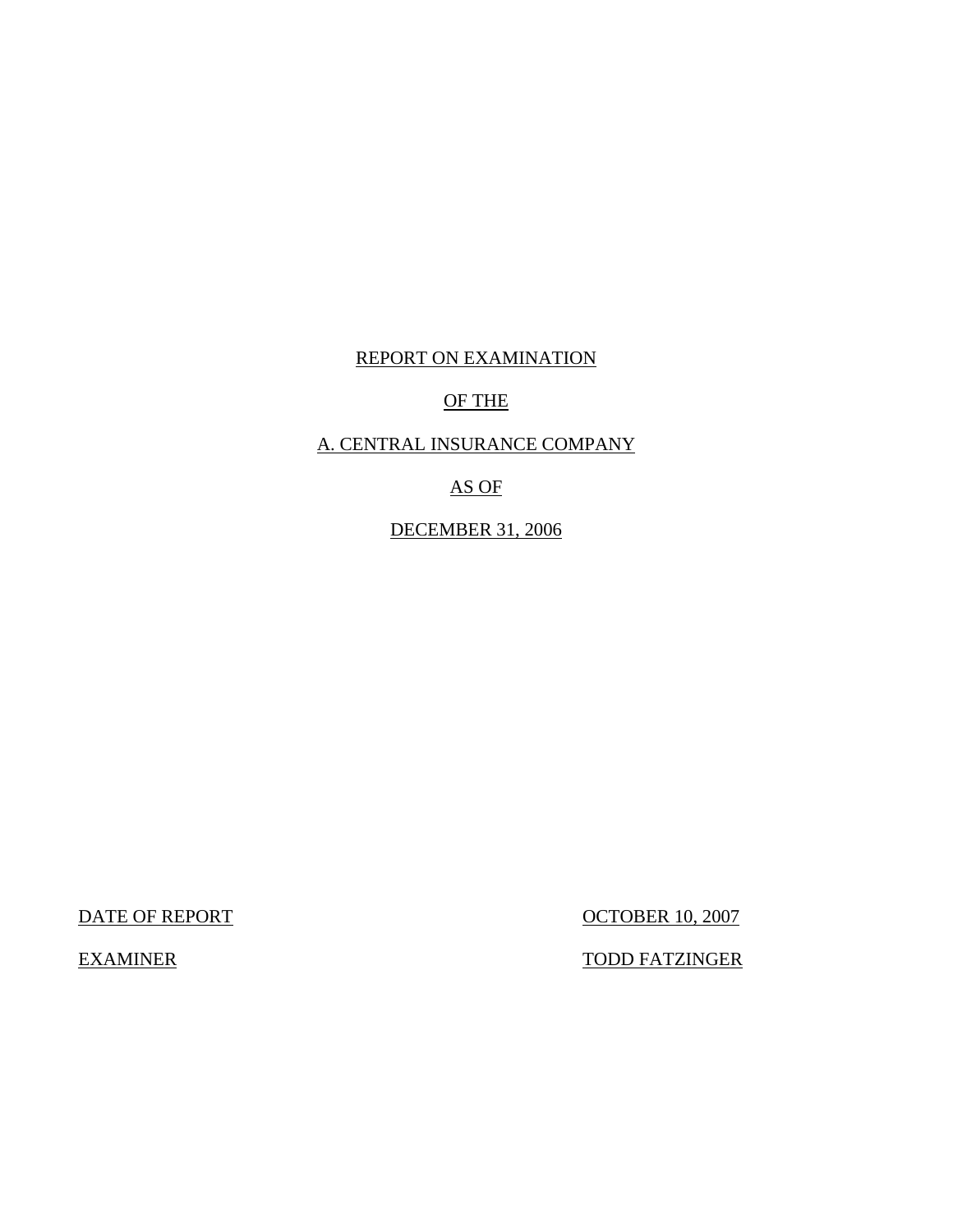# TABLE OF CONTENTS

# ITEM NO. PAGE NO.

| 1. | Scope of Examination                                                                                                                                             | $\overline{2}$               |
|----|------------------------------------------------------------------------------------------------------------------------------------------------------------------|------------------------------|
| 2. | Description of Company                                                                                                                                           | $\overline{2}$               |
|    | A. Management<br>B. Territory and plan of operation<br>C. Reinsurance<br>D. Holding company system<br>E. Significant operating ratios<br>F. Accounts and Records | 3<br>5<br>6<br>8<br>10<br>11 |
| 3. | <b>Financial Statements</b>                                                                                                                                      | 13                           |
|    | A. Balance sheet<br>B. Underwriting and investment exhibit                                                                                                       | 13<br>15                     |
| 4. | Losses and loss adjustment expenses                                                                                                                              | 16                           |
| 5. | Market conduct activities                                                                                                                                        | 16                           |
| 6. | Compliance with prior report on examination                                                                                                                      | 17                           |
| 7. | Summary of comments and recommendations                                                                                                                          | 17                           |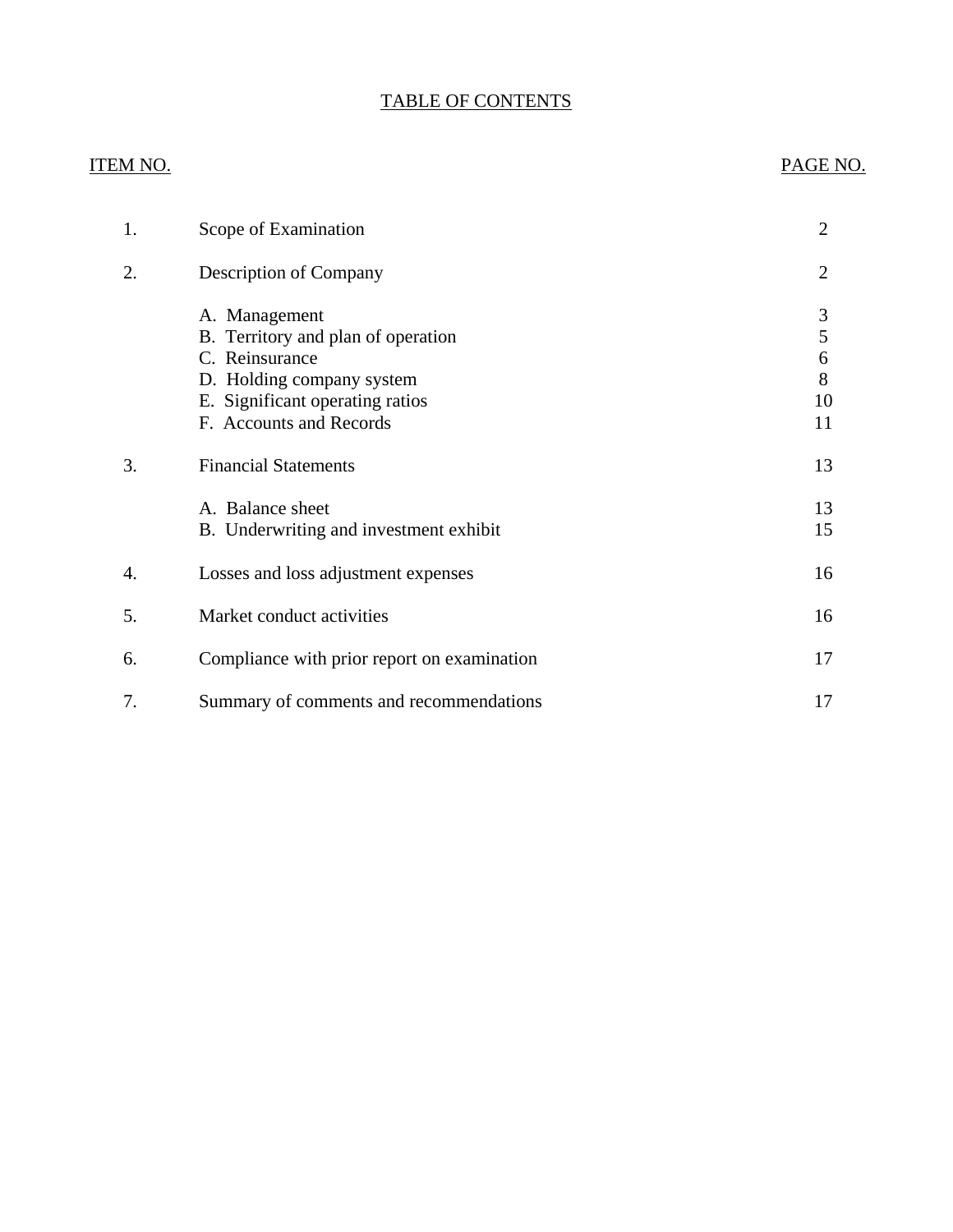

STATE OF NEW YORK INSURANCE DEPARTMENT ONE COMMERCE PLAZA ALBANY, NEW YORK 12257

October 10, 2007

Mr. Eric R. Dinallo Superintendent of Insurance Albany, New York 12257

Sir:

Pursuant to the requirements of the New York Insurance Law, and in compliance with the instructions contained in Appointment Number 22503 dated May 12, 2006 attached hereto, I have made an examination into the condition and affairs of the A. Central Insurance Company as of December 31, 2006, and submit the following report thereon.

The examination was conducted at the Company's home office located at 1899 Central Plaza East, Edmeston, NY 13335.

Wherever the designations "the Company" or "ACIC" appear herein without qualification, they should be understood to indicate the A. Central Insurance Company.

Wherever the term "Department" appears herein without qualification, it should be understood to mean the New York Insurance Department.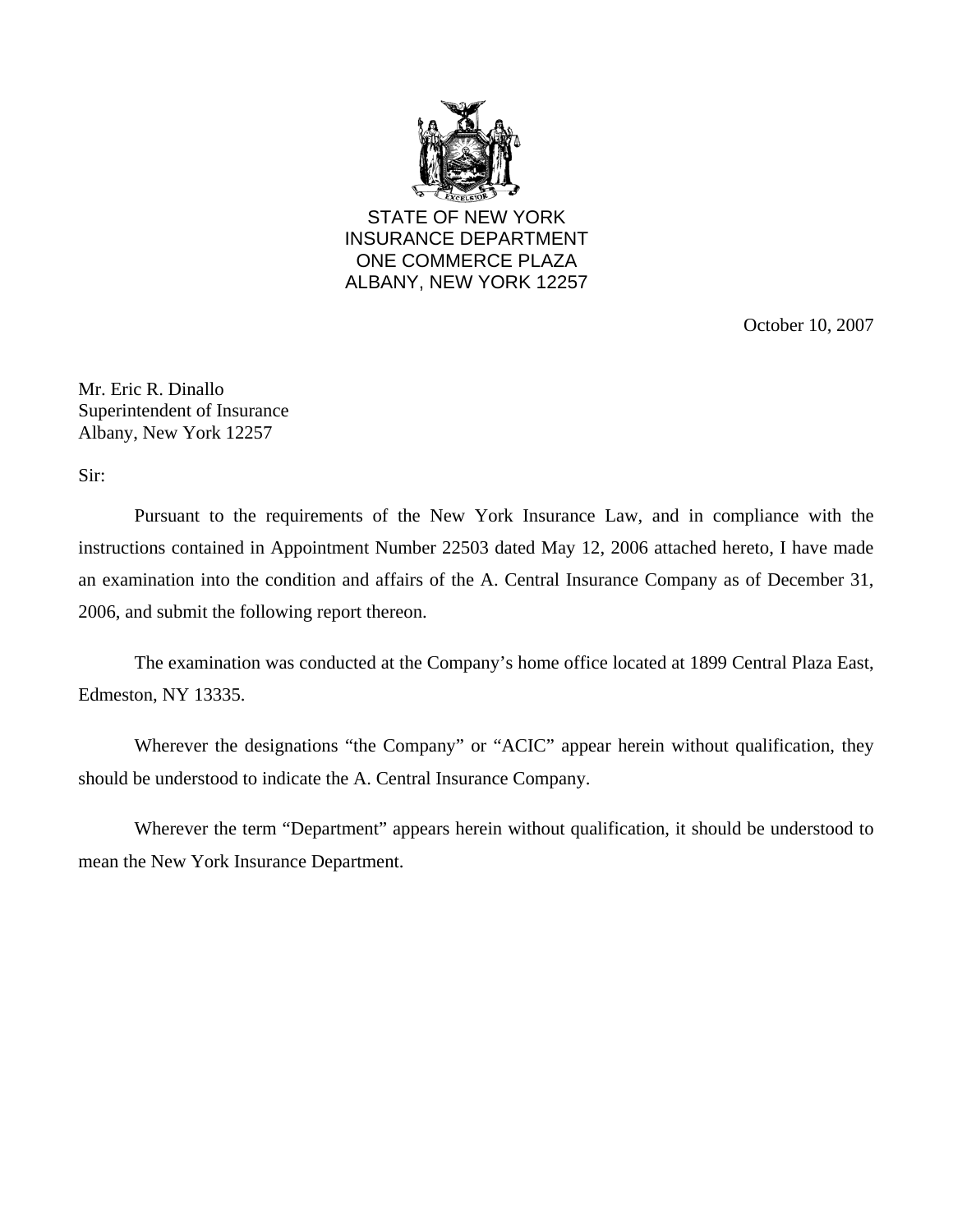#### **1. SCOPE OF EXAMINATION**

<span id="page-3-0"></span>This is the first financial examination of the Company after the report on organization, which was conducted as of March 30, 2001. This examination covered the period from March 31, 2001 through December 31, 2006. Transactions occurring subsequent to this period were reviewed where deemed appropriate by the examiner.

The examination comprised a verification of assets and liabilities as of December 31, 2006. The examination included a review of income, disbursements and company records deemed necessary to accomplish such analysis or verification and utilized, to the extent considered appropriate, work performed by the Company's independent certified public accountants ("CPA"). A review or audit was also made of the following items as called for in the Examiners Handbook of the National Association of Insurance Commissioners ("NAIC"):

> History of Company Management and control Corporate records Fidelity bond and other insurance Territory and plan of operation Growth of Company Loss experience Reinsurance Accounts and records Financial statements Market Conduct Activities

This report on examination is confined to financial statements and comments on those matters, which involve departures from laws, regulations or rules, or which are deemed to require explanation or description.

#### **2. DESCRIPTION OF COMPANY**

The Company was incorporated on December 21, 2000. The declaration of intention and charter were approved by the Attorney General of the State of New York and filed with the Department on the same date. On January 24, 2001, NYCM Holdings, Inc. ("Holdings") was incorporated for the purpose of acting as an intermediate holding company to hold all of the issued and outstanding voting stock of the Company. On February 22, 2001, New York Central Mutual Fire Insurance Company ("NYCMFIC")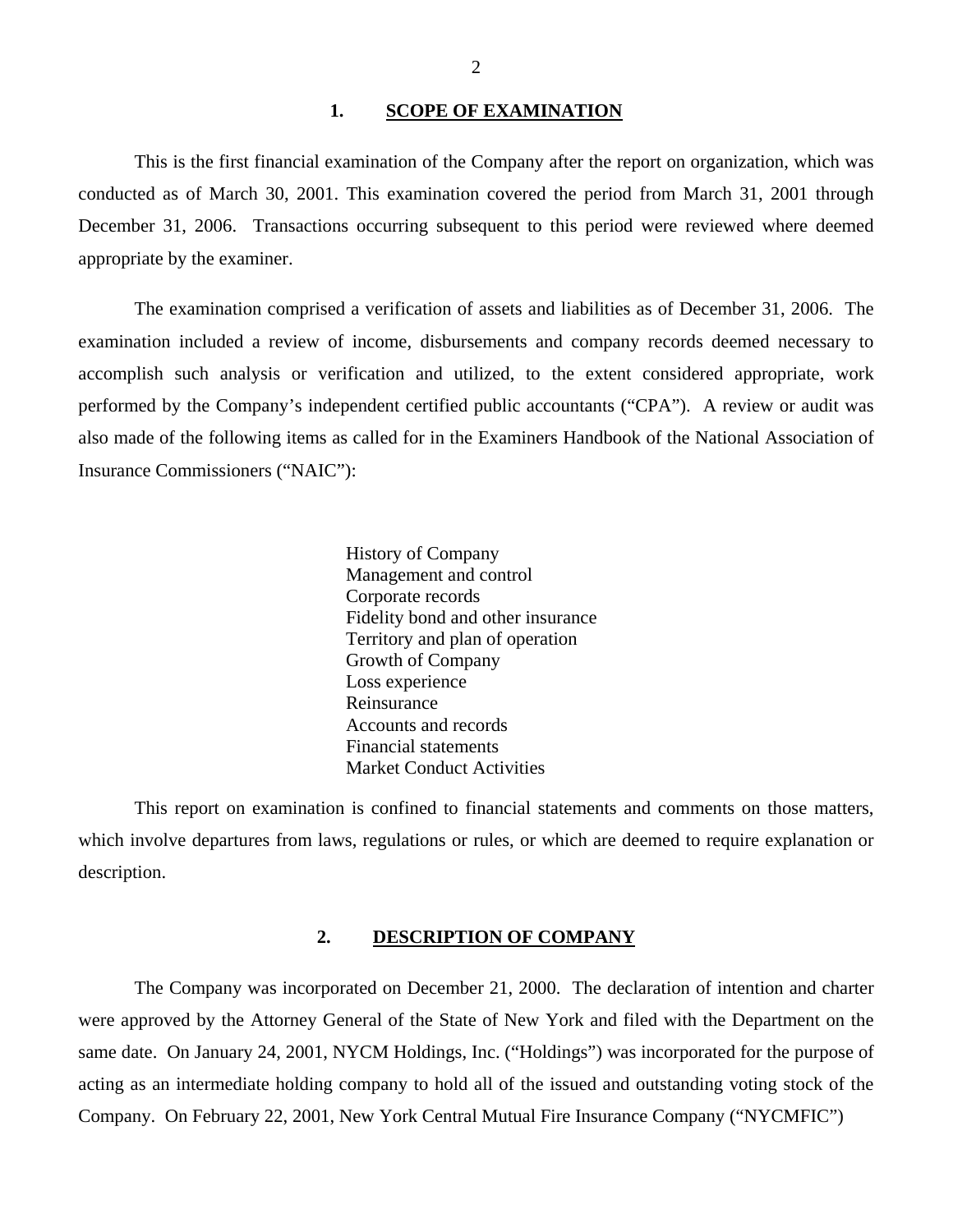paid \$5,100,000 for 100 shares of Holdings. On February 23, 2001, the Company issued 3,000 shares of \$1,000 par value common stock to Holdings, for a consideration of \$5,050,000.

On April 17, 2001, the Company was licensed to write insurance in the State of New York.

In 2002, NYCMFIC made an additional \$5,000,000 capital contribution into Holdings and in turn, Holdings made an additional capital contribution of \$5,000,000 into the Company. Ultimately, the Company is owned by New York Central Mutual Fire Insurance Company, a New York domiciled advance premium cooperative property and casualty insurance company. NYCMFIC also owns 100% of Albert F. Stager, Inc. ("AFS"), an insurance adjusting firm.

ACIC has an authorized capital of \$3,000,000 consisting of 3,000 shares of \$1,000 par value per share common stock. During the examination period, ACIC's paid in and contributed surplus increased from \$2,050,000 to \$7,050,000, as follows:

| Year | Description                                     | Amount      |
|------|-------------------------------------------------|-------------|
| 2001 | Beginning gross paid in and contributed surplus | \$2,050,000 |
| 2002 | Capital contribution                            | 5,000,000   |
| 2006 | Ending gross paid in and contributed surplus    | \$7,050,000 |

#### A. Management

Pursuant to the Company's charter and by-laws, management of the Company is vested in a board of directors consisting of thirteen members. The board met twenty-three times during the examination period; three times in 2001 and four times in each year from 2002 through 2006. At December 31, 2006, the board of directors was comprised of the following thirteen members:

| Name and Residence                         | <b>Principal Business Affiliation</b>                                                                   |
|--------------------------------------------|---------------------------------------------------------------------------------------------------------|
| Daryl Robert Forsythe                      | Chairman NBT Bancorp;                                                                                   |
| Norwich, NY                                | Director NYCMFIC                                                                                        |
| <b>Edward Gozigian</b>                     | Attorney, Gozigian, Washburn & Clinton;                                                                 |
| Cooperstown, NY                            | Director NYCMFIC                                                                                        |
| Benjamin Clark Nesbitt<br>West Oneonta, NY | Senior Vice President and Senior Investment<br><b>Officer Wilber National Bank:</b><br>Director NYCMFIC |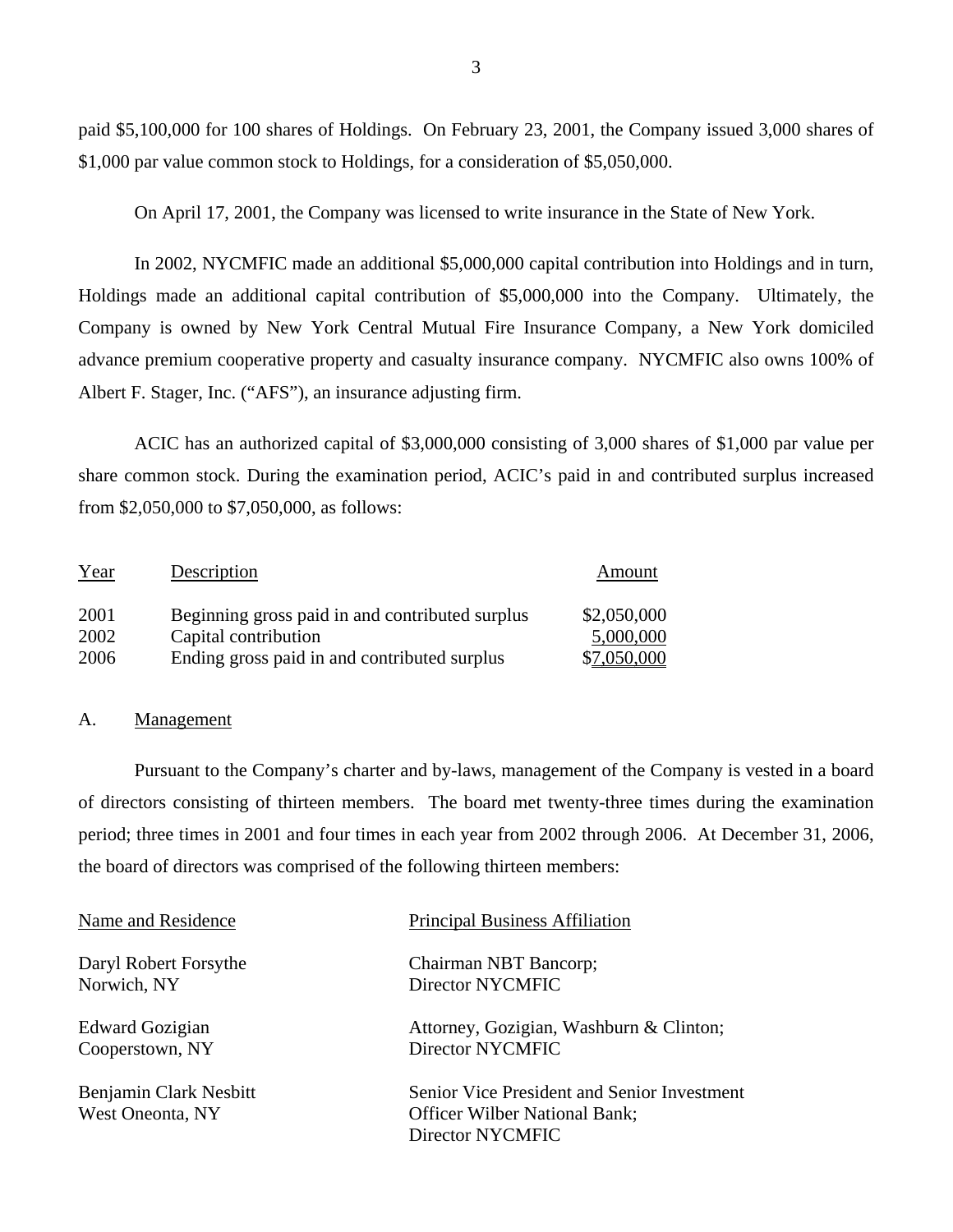Name and Residence

Albert Pylinski, Jr. Edmeston, NY

Robert Wesley Ranger West Winfield, NY

Douglas Theodore Robinson Edmeston, NY

VanNess Daniel Robinson Edmeston, NY

VanNess Daniel Robinson, II Edmeston, NY

Charles Raymond Schanz Cooperstown, NY

Harry William Smith, Jr. Norwich, NY

William Francis Streck, M. D. Cooperstown, NY

Howard Chase Talbot, Jr. Cooperstown, NY

Bruce Clayton Wratten Leonardsville, NY

Principal Business Affiliation

Executive Vice President, Chief Financial Officer, Treasurer; ACIC Director, Executive Vice President, Chief Financial Officer, and Treasurer, NYCMFIC and Holdings; Director / Treasurer AFS

Private Investment Banker; Director NYCMFIC

Vice Chairman, ACIC; Director / Vice Chairman NYCMFIC; Vice Chairman Holdings; Director AFS; Agent Robinson Agency Inc.

Chairman/Secretary, ACIC; Director / Chairman / Secretary NYCMFIC; Chairman / Secretary Holdings; President AFS; Owner, Robinson Agency Inc.

President/CEO, ACIC; Director/President/CEO NYCMFIC; Director/President/CEO Holdings; Director/VP AFS; Agent, Robinson Agency Inc.

Owner/President, C.R. Schanz, Inc.; Director NYCMFIC

President, Smith Norwich, Inc.; Director NYCMFIC

President and CEO, Bassett Healthcare; Director NYCMFIC

Retired Director/Treasurer of the National Baseball Hall of Fame; Director NYCMFIC

Owner, Horned Dorset Inn, LTD; Director NYCMFIC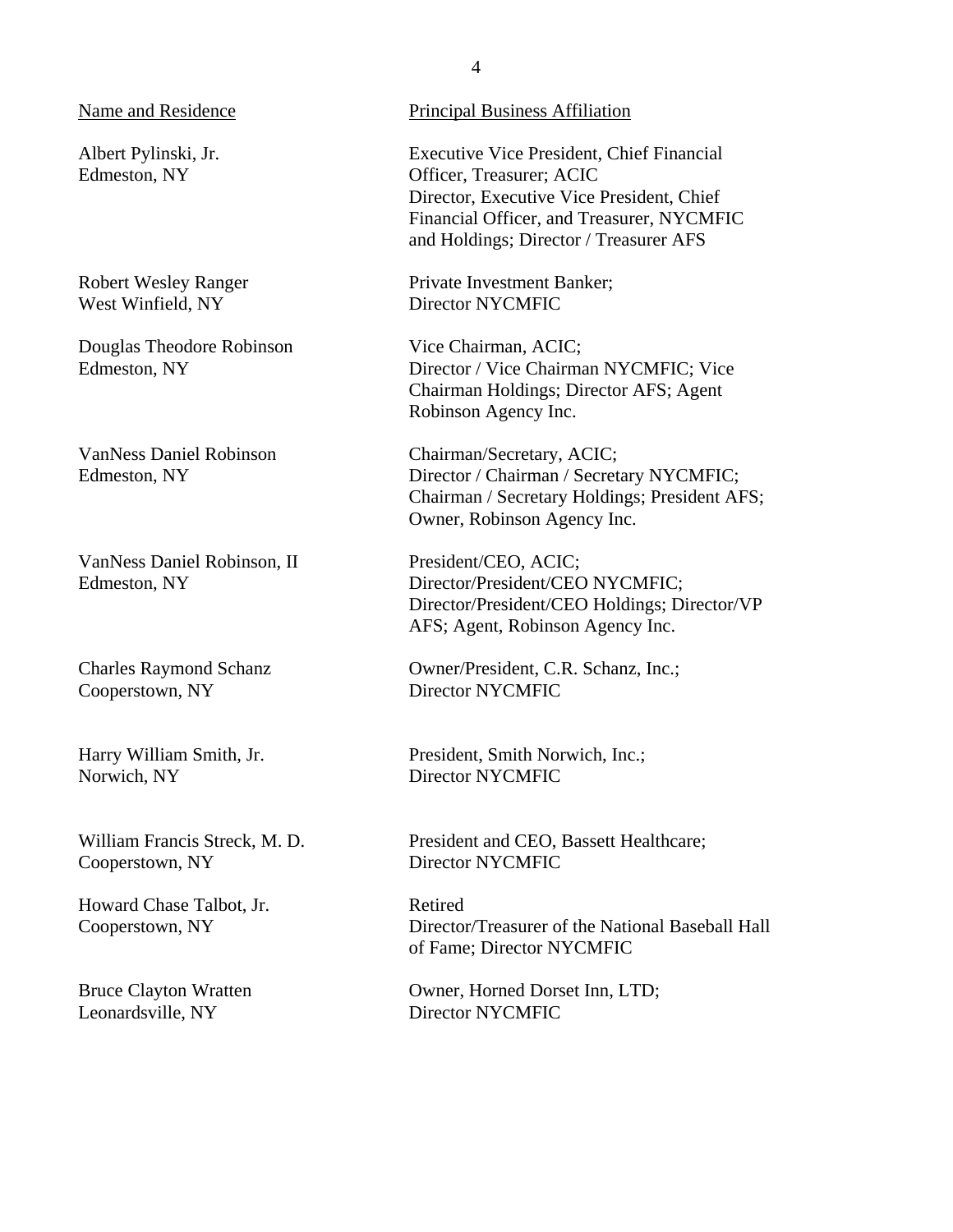A review of the minutes of the board of directors' meetings held during the examination period indicated that the meetings were generally well attended and each board member has an acceptable record of attendance.

As of December 31, 2006, the principal officers of the Company were as follows:

| Name                           | Title                                       |
|--------------------------------|---------------------------------------------|
| <b>VanNess Daniel Robinson</b> | Chairman of the Board and Secretary         |
| Douglas Theodore Robinson      | Vice Chairman of the Board                  |
| VanNess Daniel Robinson, II    | President and CEO                           |
| Albert Pylinski, Jr.           | Executive Vice President, CFO and Treasurer |
| Michele D. Couperthwait        | <b>Senior Vice President</b>                |

#### B. Territory and Plan of Operation

As of December 31, 2006, the Company was licensed to write business within the State of New York only. The following schedule shows the direct premiums written by the Company during the period under examination:

| Calendar Year | Direct Written Premiums (000's) |
|---------------|---------------------------------|
| 2001          | \$<br>306                       |
| 2002          | \$4,153                         |
| 2003          | \$10,100                        |
| 2004          | \$12,525                        |
| 2005          | \$11,185                        |
| 2006          | \$10,982                        |

As of the examination date, the Company was authorized to transact the kinds of insurance as defined in the following numbered paragraphs of Section 1113(a) of the New York Insurance Law:

| Paragraph | Line of Business       |
|-----------|------------------------|
|           | Fire                   |
| 5         | Miscellaneous property |
| 6         | Water damage           |
|           | Burglary and theft     |
| 8         | Glass                  |
|           | Boiler and machinery   |
| 10        | Elevator               |
| 12        | Collision              |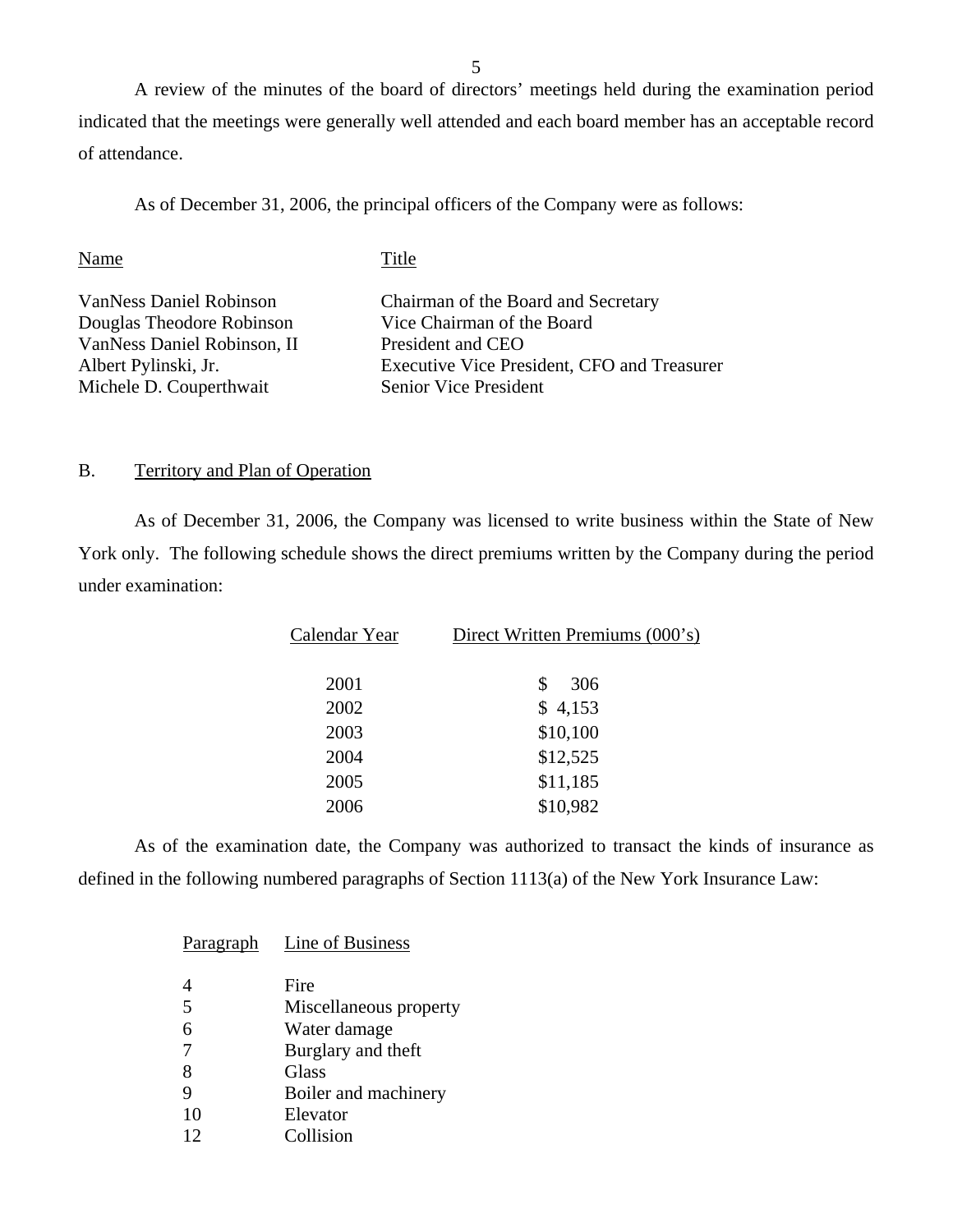<span id="page-7-0"></span>

| Paragraph | Line of Business                               |
|-----------|------------------------------------------------|
| 13        | Personal injury liability                      |
| 14        | Property damage liability                      |
| 15        | Workers' compensation and employers' liability |
| 16        | Fidelity and surety                            |
| 19        | Motor vehicle and aircraft physical damage     |
| 20        | Marine and inland marine (inland marine only)  |

Based upon the lines of business for which the Company is licensed, the Company's current capital structure, and pursuant to the requirements of Articles 13 and 41 of the New York Insurance Law, the Company is required to maintain a minimum surplus to policyholders in the amount of \$3,200,000.

At December 31, 2006, the Company wrote insurance through independent agents.

Although the Company is licensed to write multiple lines of business, 100% of the Company's direct premiums written throughout the examination period has been private passenger auto liability and auto physical damage.

#### C. Reinsurance

For 2006, the Company reported the following distribution of net premiums written:

| Direct business                           | \$10,981,666 |
|-------------------------------------------|--------------|
| Reinsurance assumed (from affiliates)     | 8,597,831    |
| Reinsurance assumed (from non-affiliates) |              |
| Total direct and assumed                  | \$19,579,497 |
| Reinsurance ceded (to affiliates)         | \$10,557,045 |
| Reinsurance ceded (to non-affiliates)     | 424,621      |
| Total ceded                               | \$10,981,666 |
| Net premiums written                      |              |

The Company's reinsurance program consists of an inter-company reinsurance pool and an external (other than affiliated companies) reinsurance program. The only assumed business is through a net pooling arrangement with an affiliate.

Assumed reinsurance accounted for 43.91% of the Company's gross premium written at December 31, 2006.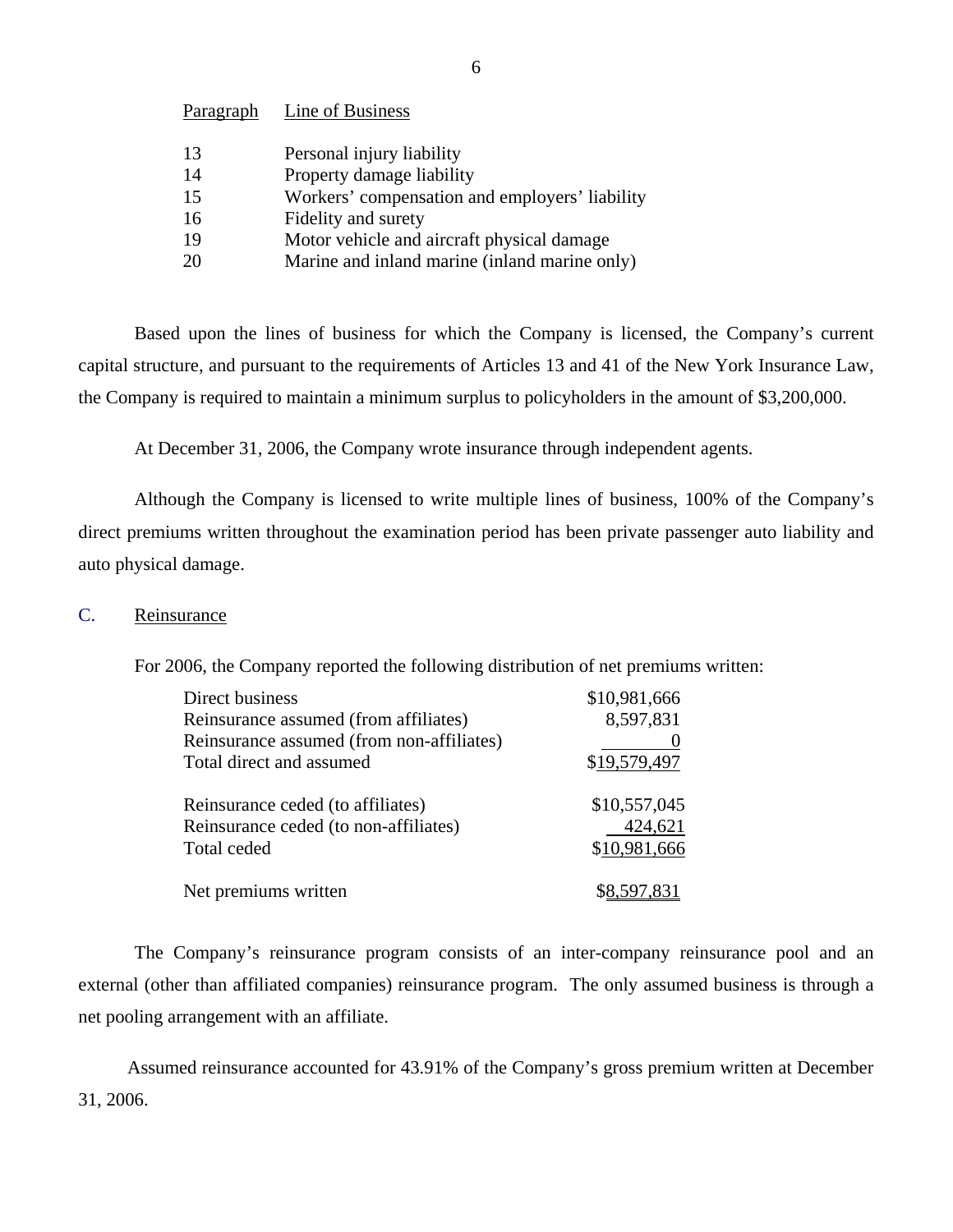The Company entered into a Net Pooling Reinsurance Agreement ("Pooling Agreement") with New York Central Mutual Fire Insurance Company effective July 1, 2001. The Pooling Agreement was submitted to the New York Insurance Department. The respective participation in the net combined pooled business for 2001 was: ACIC, 5% and NYCMFIC, 95%. Effective January 1, 2002, the pool participation percentages were amended to ACIC, 2% and NYCMFIC, 98%. This amendment was also submitted to the New York Insurance Department. All lines of business that both companies are authorized to write are included in the Pooling Agreement and are ceded 100% to the lead company, NYCMFIC, after all non-affiliated ceded reinsurance has been recorded. In addition, this Pooling Agreement allows the pooling of certain assets, liabilities, income, and expense items as listed within the agreement.

On May 16, 2006, the companies executed Addendum # 2 to the Net Pooling Reinsurance Agreement. The Addendum modified the Term and Cancellation provision of the agreement effective January 1, 2006. The documentation provided to the Examiner indicated that Addendum #2 was filed with the New York Insurance Department on June 25, 2007. The Company failed to disclose this Addendum to the Net Pooling Reinsurance Agreement in its annual filing pursuant to Department Regulation 53 Part 81-1.2(f).

It is recommended that the Company fully comply with the reporting requirements of Department Regulation 53 part 81-1.2(f).

At December 31, 2006, the Company had the following, non-affiliated, ceded reinsurance program in place:

Casualty (2 Layers)  $$4,825,000$  in excess of \$175,000 each occurrence; liability of the Reinsurer under the second excess cover for losses in excess of policy limits and extra contractual obligations combined arising out of all occurrences taking place during the agreement year shall not exceed \$6,000,000.

ACIC cedes business to non-affiliated reinsurance companies prior to pooling between the companies.

During the examination period, ACIC's net retention for casualty business has increased from \$43,750 to \$175,000.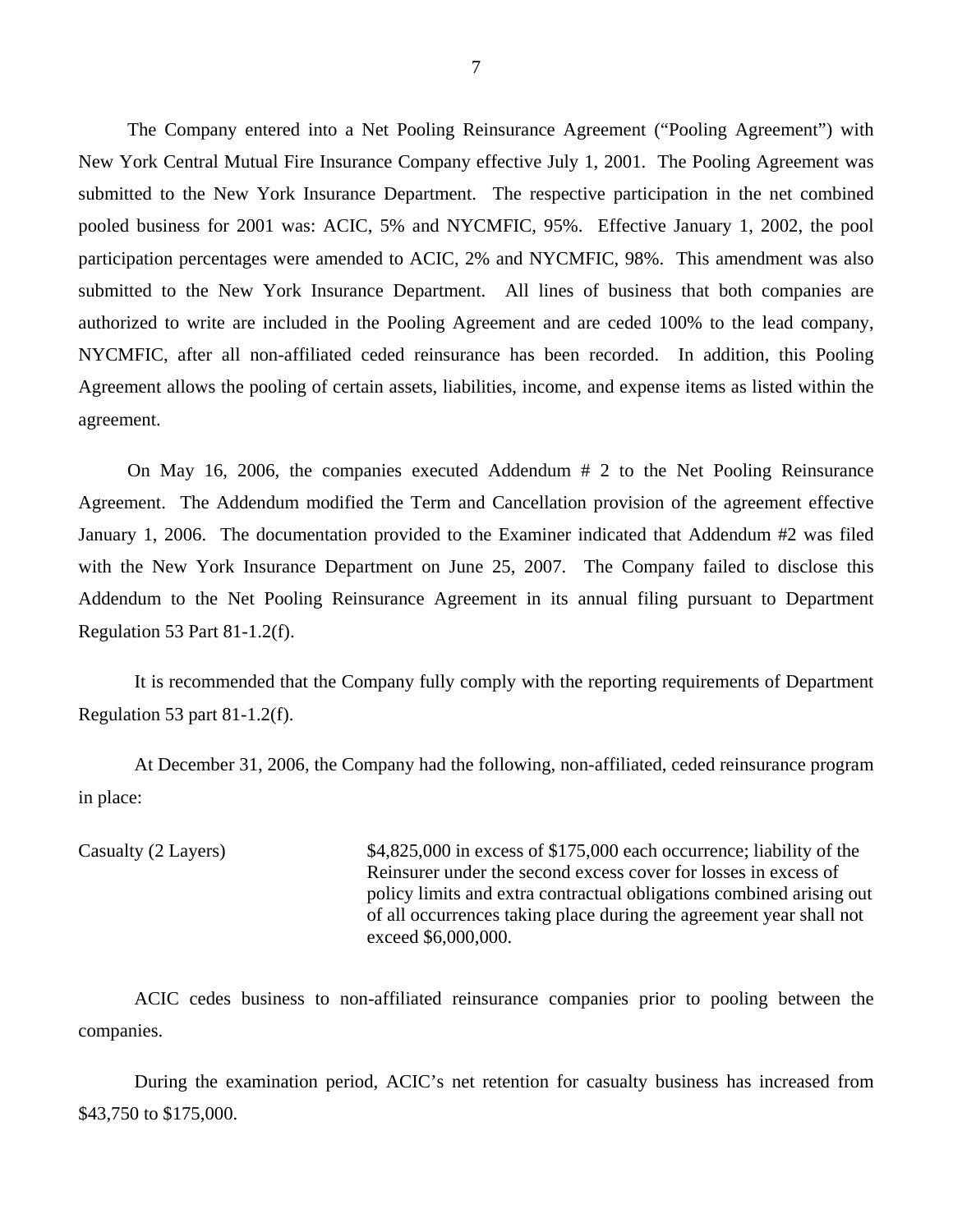<span id="page-9-0"></span>The Company's affiliated reinsurance agreements consisted of the net pooling arrangement with NYCMFIC, which was already mentioned in this section of the examination report.

All of the Company's business that was reinsured, was ceded to authorized reinsurers. There were no reinsurance recoverables written off by the Company in 2006.

The examiner reviewed all ceded reinsurance contracts effected during the examination period. These contracts all contained the required standard clauses, including insolvency clauses, meeting the requirements of Section 1308 of the New York Insurance Law. Participation by assuming reinsurers was confirmed by review of signed Interests & Liabilities agreements executed by each reinsurer in a timely manner.

Management has represented that all material ceded reinsurance agreements transfer both underwriting and timing risk as set forth in the NAIC Accounting Practices and Procedures Manual, Statement of Statutory Accounting Principles ("SSAP") No. 62, with such representation supported by an attestation from the Company's Chief Executive and Chief Financial Officers pursuant to the NAIC's Annual Statement Instructions. Additionally, the examination review indicated that the Company was not a party to any finite reinsurance agreements.

#### D. Holding Company System

The Company is a wholly-owned subsidiary of NYCM Holdings, Inc. which in turn is whollyowned by New York Central Mutual Fire Insurance Company, a New York domiciled advance premium cooperative property and casualty insurance company. The Company is exempt from Article 15 of the New York Insurance Law and Department Regulation 52.

The following is a chart of the holding company system at December 31, 2006: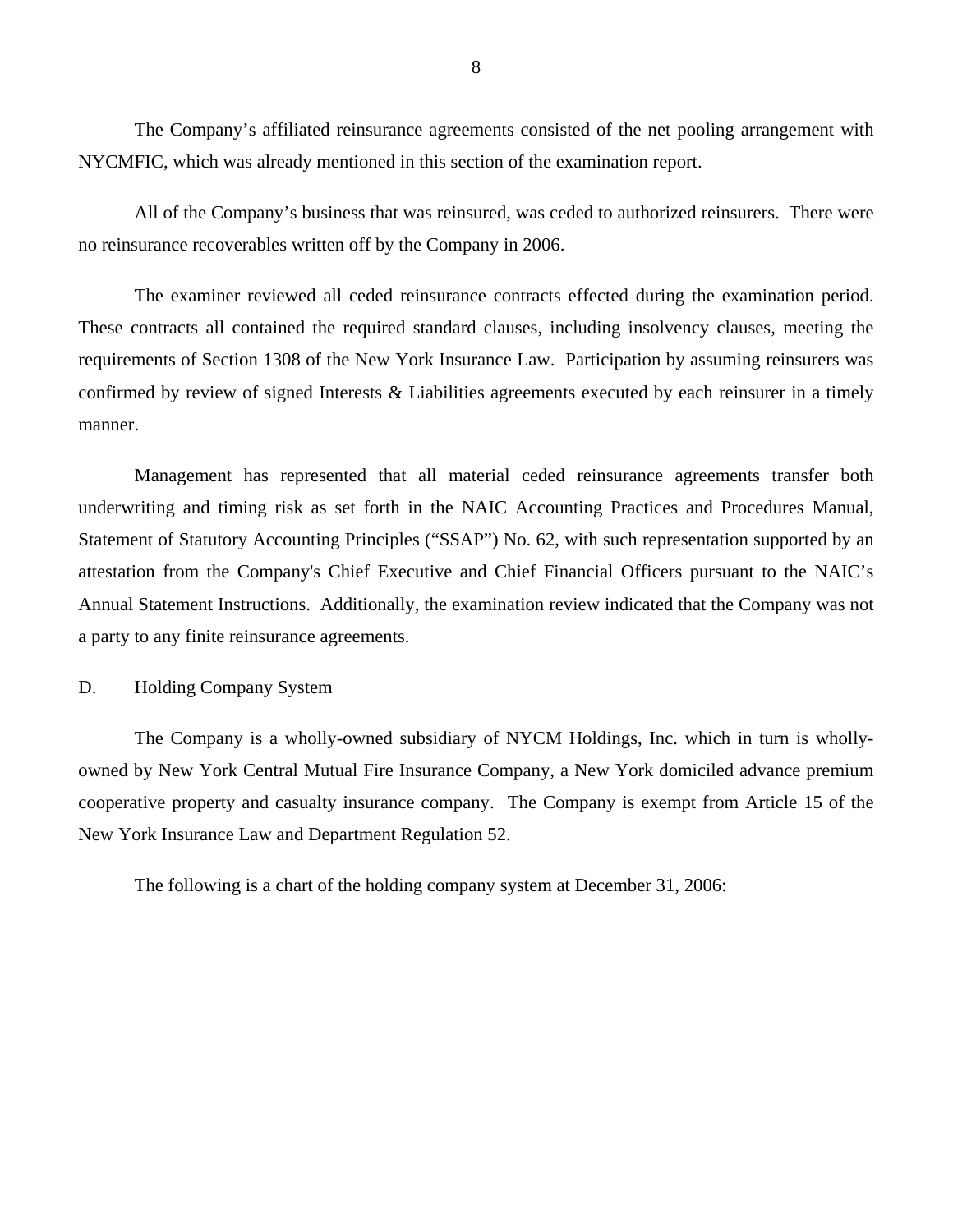

At December 31, 2006, the Company was party to the following agreements with other members of its holding company system:

#### Net Pooling Reinsurance Agreement

Refer to Section 2.C. of this report for commentary on the Net Pooling Reinsurance Agreement between the Company and New York Central Mutual Fire Insurance Company.

#### Cost Allocation Agreement

The Company entered into a cost allocation agreement effective July 1, 2001 with NYCM Holdings, Inc. Pursuant to the agreement, Holdings provides and makes available to ACIC, at cost, the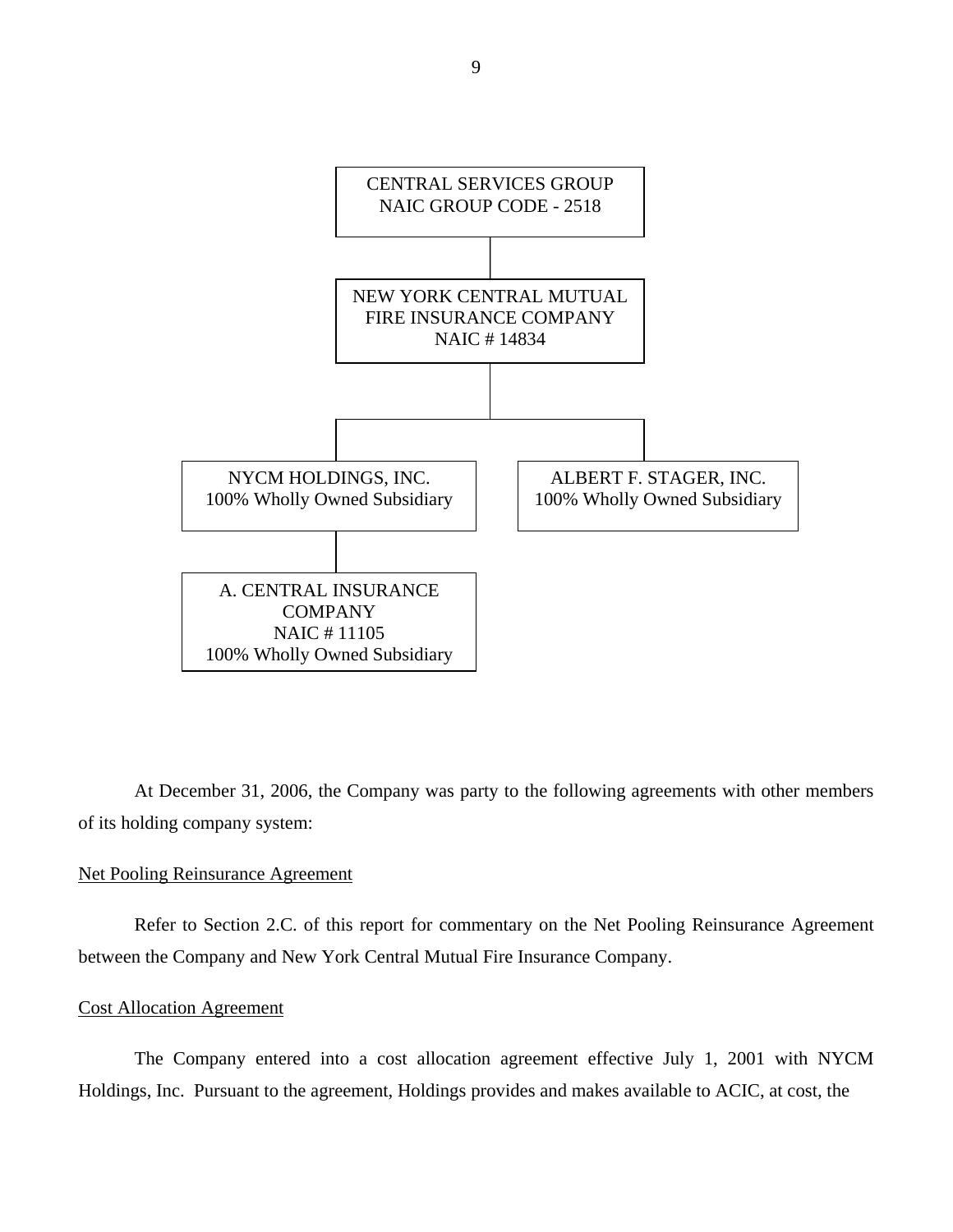expenses of certain shared services. Expenses incurred by Holdings for services, equipment or facilities that benefits ACIC are allocated pursuant to New York Insurance Department Regulation 30.

At the end of each month, Holdings submits a statement on an estimated basis and, if necessary, a quarterly adjustment of such amounts is made. ACIC pays all charges due under this agreement to Holdings within fifteen (15) days following receipt of each billing.

#### E. Significant Operating Ratios

The following ratios have been computed as of December 31, 2006, based upon the results of this examination:

| Net premiums written to                                |     |
|--------------------------------------------------------|-----|
| surplus as regards policyholders                       | 80% |
| Liabilities to liquid assets (cash and invested assets |     |
| less investments in affiliates)                        | 57% |
| Premiums in course of collection to                    |     |
| surplus as regards policyholders                       | 7%  |

All of the above ratios fall within the benchmark ranges set forth in the Insurance Regulatory Information System of the National Association of Insurance Commissioners.

The underwriting ratios presented below are on an earned/incurred basis and encompass the period covered by this examination:

|                                              | Amounts      | Ratios  |
|----------------------------------------------|--------------|---------|
| Losses and loss adjustment expenses incurred | \$36,234,218 | 73.66%  |
| Other underwriting expenses incurred         | 15,057,756   | 30.61%  |
| Net underwriting loss                        | (2,102,530)  | (4.27)% |
| Premiums earned                              | \$49.189.444 | 100.00% |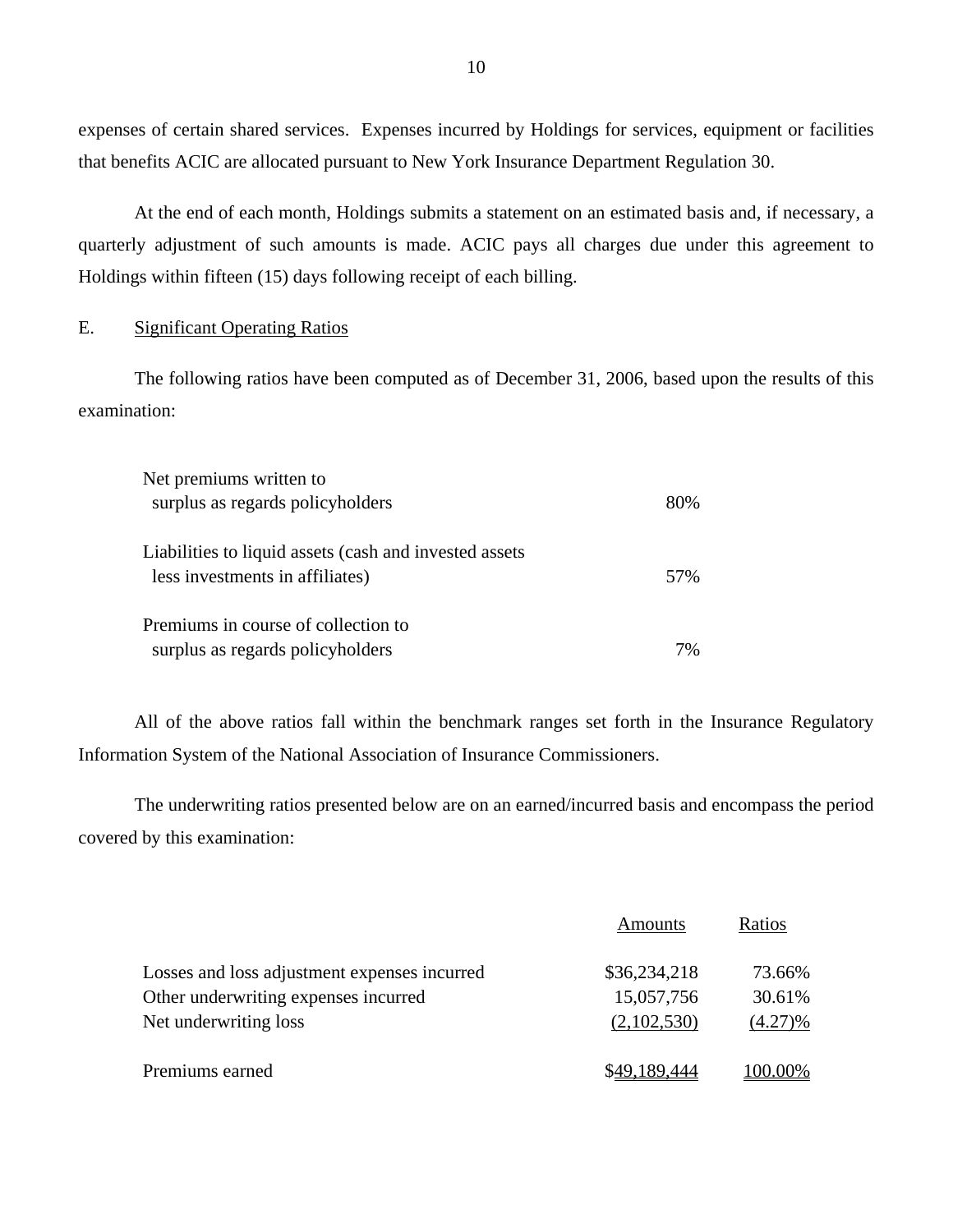#### <span id="page-12-0"></span>F. Accounts and Records

#### i. Agreements with CPA Firm

A review of the written contracts entered into by the Company and PricewaterhouseCoopers, LLP, its independent auditors, for each of the years under examination, revealed that such contracts did not conform with all of the provisions of Department Regulation 118, Section 89.2.

It is recommended that the Company ensure that the contracts entered into with its independent auditors are in full compliance with Department Regulation 118.

After the Company's management was notified of the above, the Company entered into an agreement with its new CPA firm for the 2007 audit that substantively meets the requirements of Department Regulation 118.

#### ii. Compliance with SSAP No. 91

A review of the underlying collateral on repurchase agreements owned as of December 31, 2006 indicated that the fair value of the underlying collateral transferred by the bank did not equal or exceed 102% of the purchase price paid for the securities subject to the repurchase agreements as required by SSAP No. 91 paragraph 71(a). This finding does not result in a change to the financial statements, but is noted as a failure to comply with the requirements of SSAP No. 91, paragraph 71(a).

It is recommended that the Company require collateral for its repurchase agreements having a fair value of at least 102% of the purchase price in accordance with SSAP No. 91, paragraph 71(a).

#### iii. Directors and Officers Indemnification Insurance

The examination reviewed the Directors and Officers indemnification policy that the Company had at December 31, 2006 for compliance with Department Regulation 110, Part 72. Regulation 110, Part 72.1(c) states, in part:

(c) retention amounts and coinsurance are both required, in accordance with this Part, for D&O indemnification policies issued to corporations formed under the Insurance Law…

Further, Regulation 110, Part 72.3 states, in part: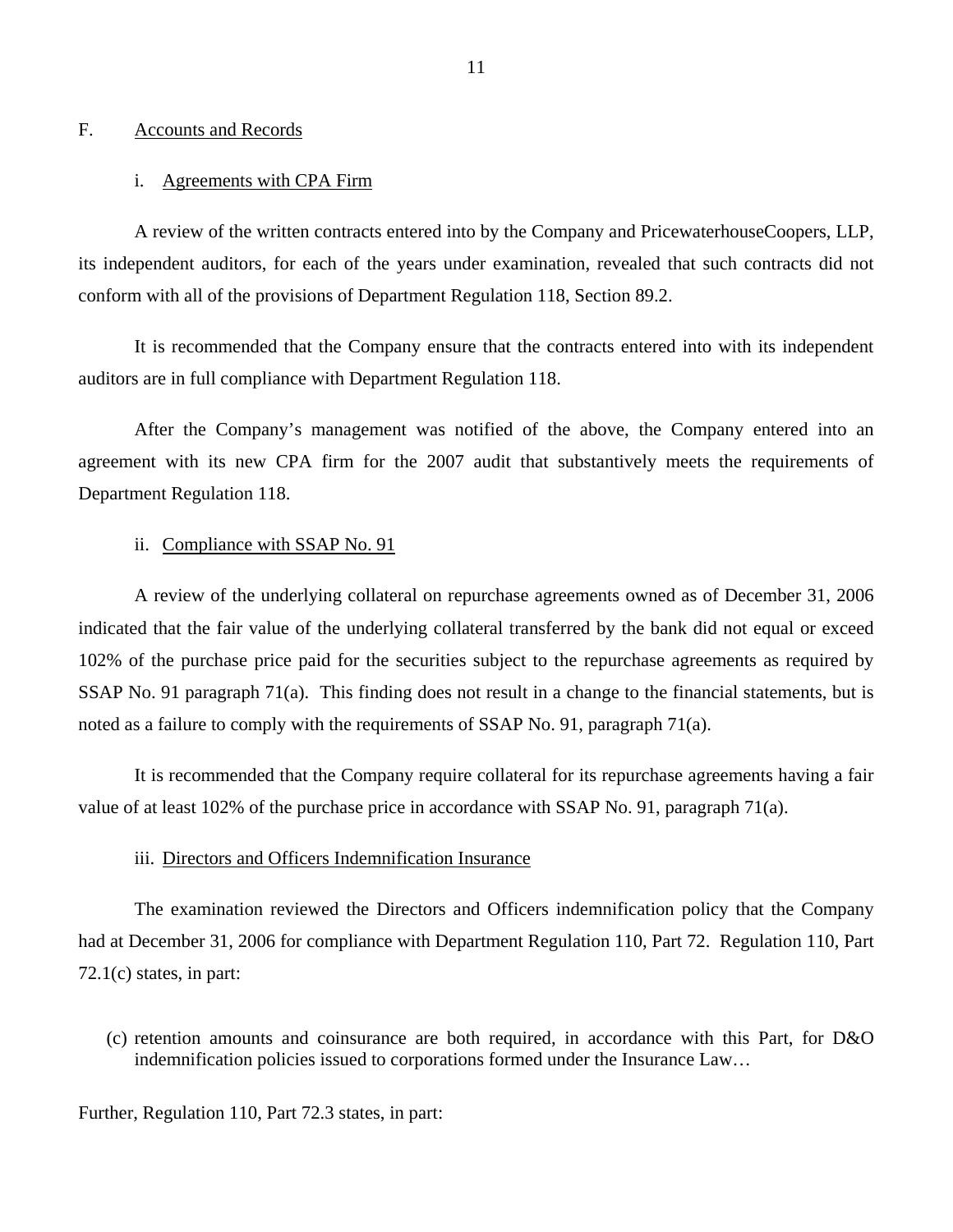(a) A D&O indemnification policy … shall make each director or officer a coinsurer of any net (less retention amount) loss, for the first \$1,000,000 of coverage, to an extent no less than the applicable percentage set forth in section 72.4 of this Part;

The Directors and Officers indemnification policy as of the examination date did not contain the requisite coinsurance percentage.

It is recommended that the Company comply with Department Regulation 110 and ensure that its Directors and Officers indemnification policy includes the requisite coinsurance percentage.

When this matter was brought to the attention of Company management, an endorsement to the policy with the requisite coinsurance requirement was issued.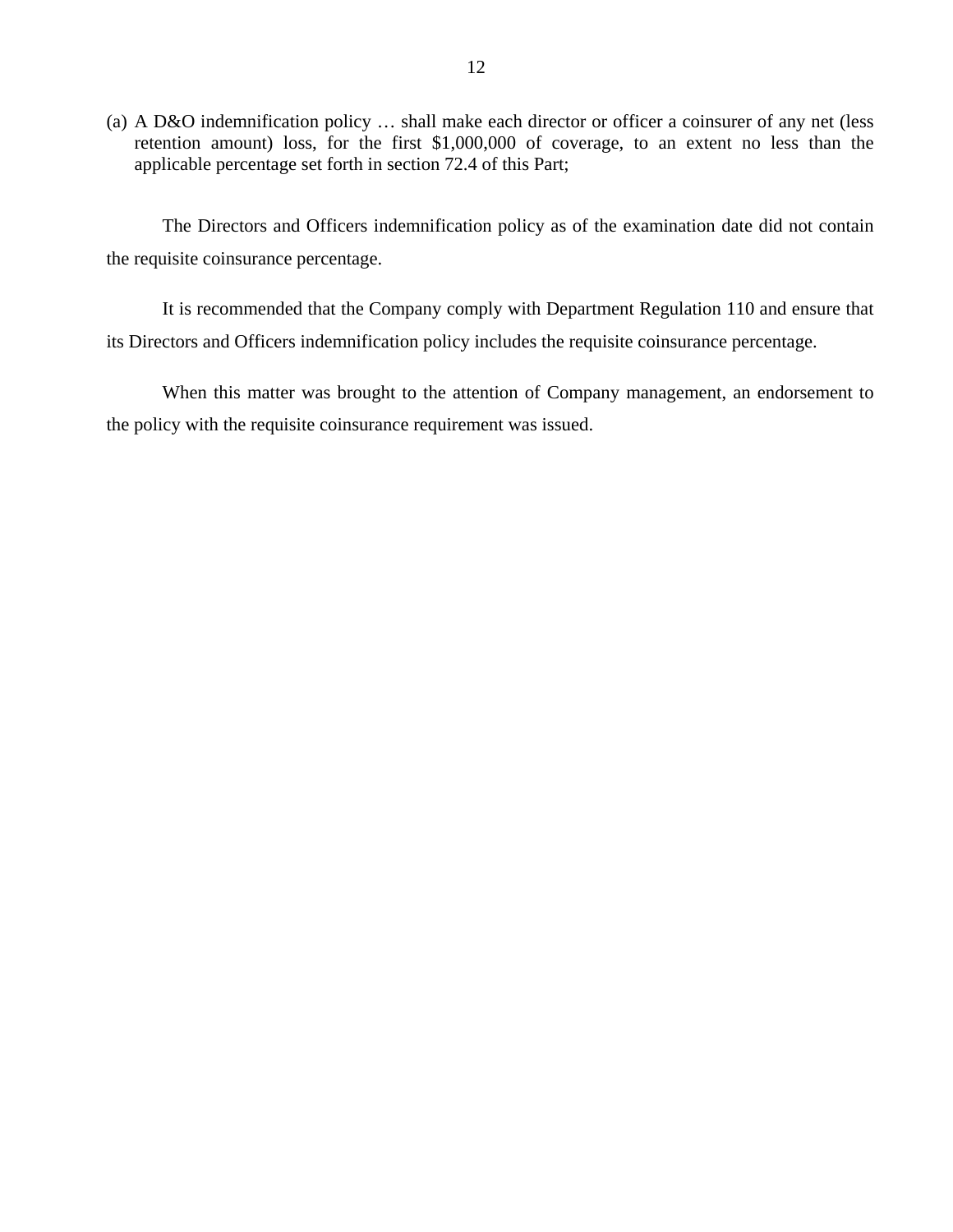# **3. FINANCIAL STATEMENTS**

### A Balance Sheet

The following shows the assets, liabilities and surplus as regards policyholders as determined by this examination as of December 31, 2006. This statement is the same as the balance sheet provided by the Company. The figures included in these financial statements have been rounded; thus, the columns may not total.

| Assets                                          | Assets       | Assets Not<br>Admitted | Net Admitted<br>Assets |
|-------------------------------------------------|--------------|------------------------|------------------------|
| <b>Bonds</b>                                    | \$18,388,073 | \$<br>$\overline{0}$   | \$18,388,073           |
| Common stocks                                   | 683,794      | $\theta$               | 683,794                |
| Cash, cash equivalents and short-term           |              |                        |                        |
| investments                                     | 1,403,510    | $\boldsymbol{0}$       | 1,403,510              |
| Investment income due and accrued               | 162,356      |                        | 162,356                |
| Uncollected premiums and agents' balances in    |              |                        |                        |
| the course of collection                        | 739,325      | 8,821                  | 730,504                |
| Deferred premiums, agents' balances and         |              |                        |                        |
| installments booked but deferred and not yet    |              |                        |                        |
| due                                             | 1,845,696    | $\mathbf{0}$           | 1,845,696              |
| Amounts recoverable from reinsurers             | 579,825      | $\Omega$               | 579,825                |
| Current federal and foreign income tax          |              |                        |                        |
| recoverable and interest thereon                | 42,987       | $\mathbf{0}$           | 42,987                 |
| Net deferred tax asset                          | 361,958      |                        | 361,958                |
| Electronic data processing equipment and        |              |                        |                        |
| software                                        | 53,259       | 53,259                 | $\theta$               |
| Accounts receivable                             | 2,929        | 0                      | 2,929                  |
| Cash surrender value (Split Life)               | 90,716       | $\theta$               | 90,716                 |
| Equities and deposits in pools and associations | 24,861       | $\theta$               | 24,861                 |
| Total assets                                    | \$24,379,288 | \$62,080               | \$24,317,208           |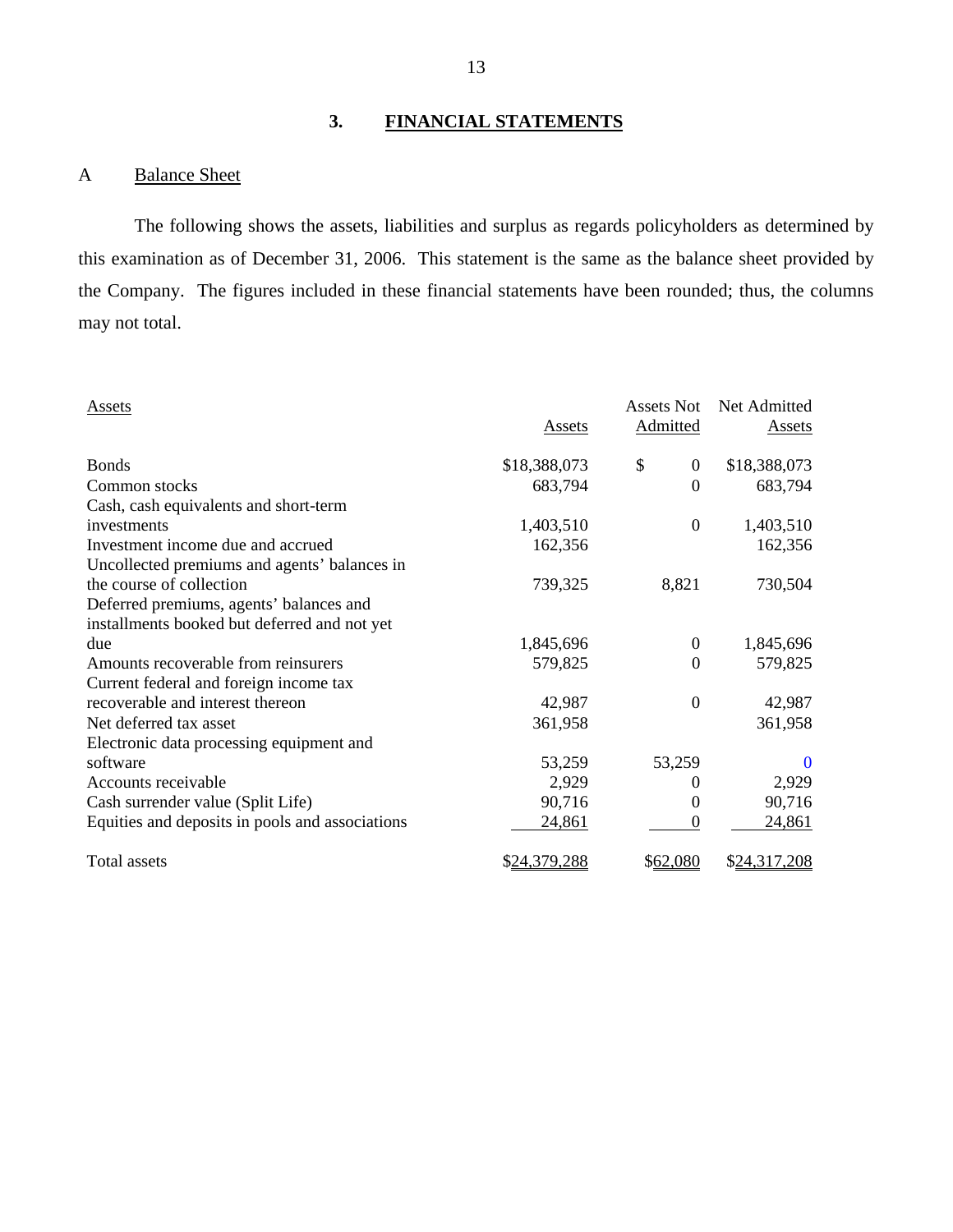#### Liabilities, surplus and other funds

#### **Liabilities**

| Losses and loss adjustment expenses                                   | \$7,195,867  |
|-----------------------------------------------------------------------|--------------|
| Reinsurance payable on paid losses and loss adjustment expenses       | 460,219      |
| Commissions payable, contingent commissions and other similar         |              |
| charges                                                               | 151,017      |
| Other expenses (excluding taxes, licenses and fees)                   | 49,077       |
| Taxes, licenses and fees (excluding federal and foreign income taxes) | 345          |
| Unearned premiums                                                     | 4,318,924    |
| Advance premium                                                       | 84,849       |
| Ceded reinsurance premiums payable (net of ceding commissions)        | 799,761      |
| Amounts withheld or retained by company for account of others         | 88,843       |
| Payable to parent, subsidiaries and affiliates                        | 366,390      |
| <b>Total liabilities</b>                                              | \$13,515,291 |
| <b>Surplus and Other Funds</b>                                        |              |
| Common capital stock                                                  | \$3,000,000  |
| Gross paid in and contributed surplus                                 | 7,050,000    |
| Unassigned funds (surplus)                                            | 751,917      |
| Surplus as regards policyholders                                      | \$10,801,917 |
| Total liabilities, surplus and other funds                            | \$24,317,208 |

Note: The Internal Revenue Service has not audited the Company's Federal Income Tax returns. There are no audits currently in progress. The examiner is unaware of any potential exposure of the Company to any tax assessment and no liability has been established herein relative to such contingency.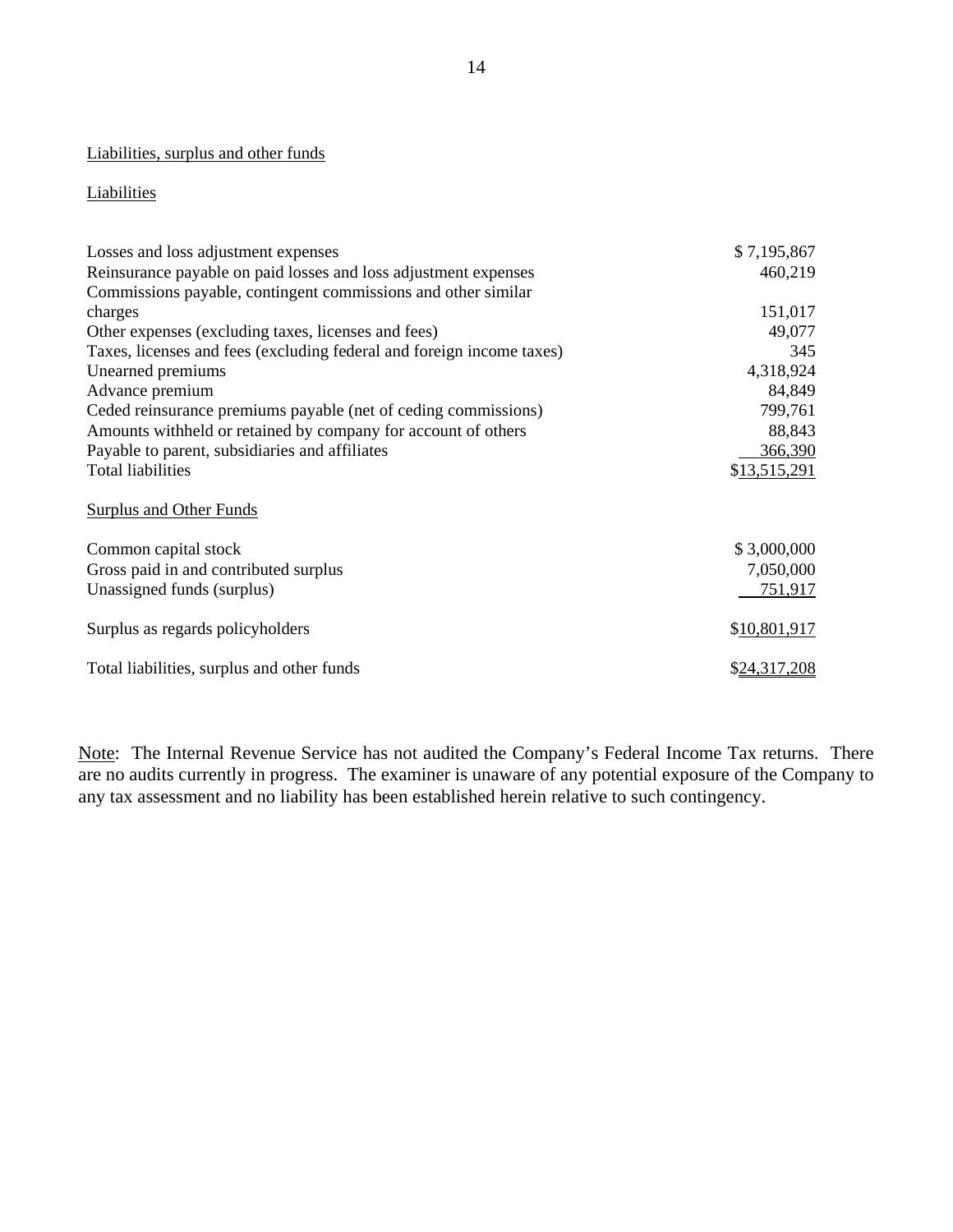# B. Underwriting and Investment Exhibit

Surplus as regards policyholders increased \$5,737,934 during the period since organization, March 31, 2001 through December 31, 2006, detailed as follows:

| <b>Underwriting Income</b>                                                                                                                                              |                                     |               |
|-------------------------------------------------------------------------------------------------------------------------------------------------------------------------|-------------------------------------|---------------|
| Premiums earned                                                                                                                                                         |                                     | \$49,189,444  |
| Deductions:<br>Losses and loss adjustment expenses incurred<br>Other underwriting expenses incurred                                                                     | \$36,234,218<br>15,057,756          |               |
| Total underwriting deductions                                                                                                                                           |                                     | 51,291,974    |
| Net underwriting gain or (loss)                                                                                                                                         |                                     | \$(2,102,530) |
| <b>Investment Income</b>                                                                                                                                                |                                     |               |
| Net investment income earned<br>Net realized capital loss                                                                                                               | \$2,575,794<br>(97,202)             |               |
| Net investment gain or (loss)                                                                                                                                           |                                     | 2,478,592     |
| Other Income                                                                                                                                                            |                                     |               |
| Net gain or (loss) from agents' or premium balances charged off<br>Finance and service charges not included in premiums<br>Aggregate write-ins for miscellaneous income | \$(21,800)<br>748,309<br>(128, 305) |               |
| Total other income                                                                                                                                                      |                                     | 598,204       |
| Net income before dividends to policyholders and before federal<br>and foreign income taxes                                                                             |                                     | \$974,266     |
| Dividends to policyholders                                                                                                                                              |                                     | $\theta$      |
| Net income after dividends to policyholders but before federal<br>and foreign income taxes                                                                              |                                     | \$974,266     |
| Federal and foreign income taxes incurred                                                                                                                               |                                     | 758,189       |
| Net Income                                                                                                                                                              |                                     | \$216,077     |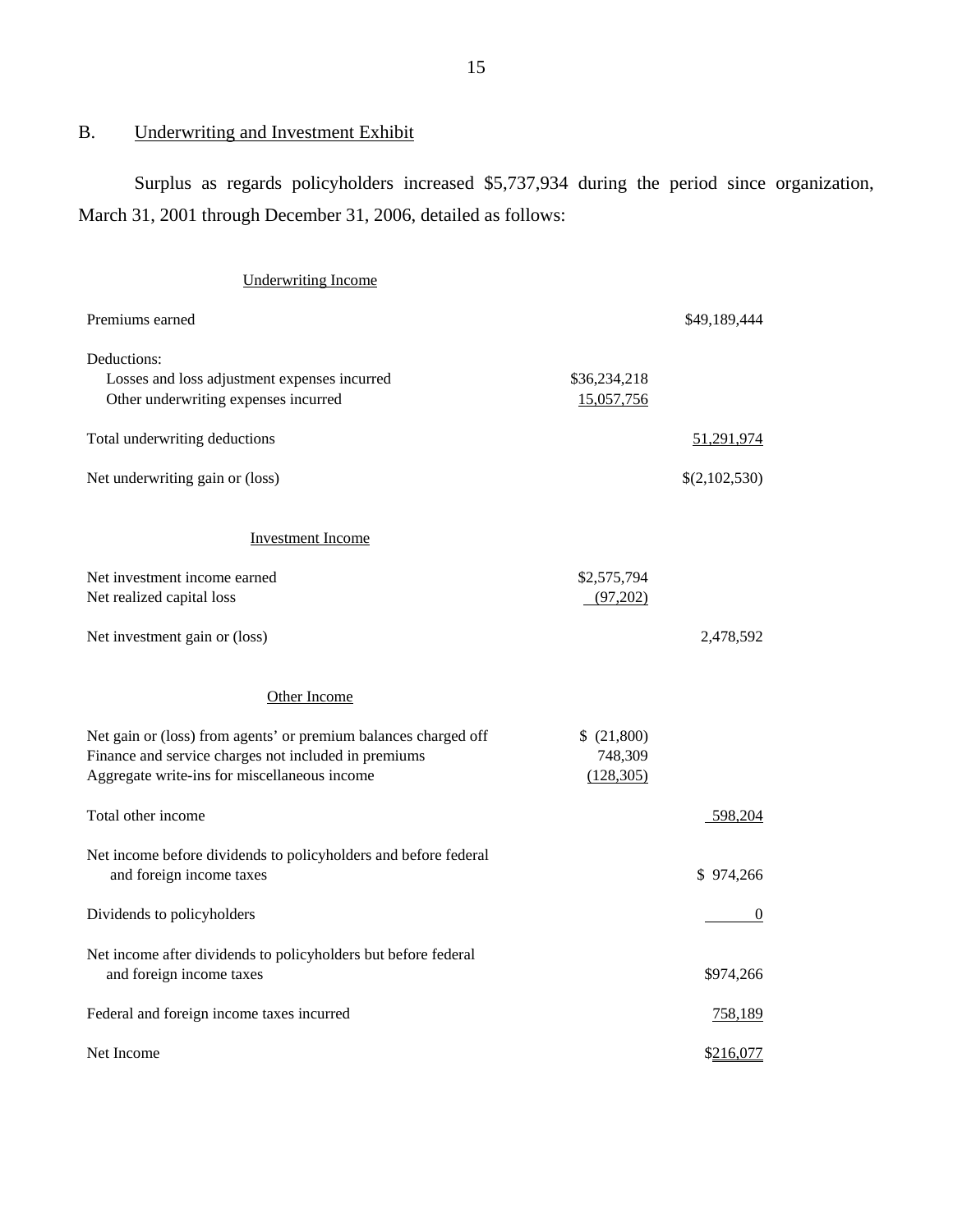<span id="page-17-0"></span>

|                                                       | Gains in<br><b>Surplus</b> | Losses in<br>Surplus |              |
|-------------------------------------------------------|----------------------------|----------------------|--------------|
| Net income                                            | 216,077<br>\$              | \$<br>$\theta$       |              |
| Net unrealized capital gains or losses                | 197,784                    |                      |              |
| Change in net deferred income tax                     | 109,855                    |                      |              |
| Change in nonadmitted assets                          |                            | 62,080               |              |
| Cumulative effect of changes in accounting principles | 290,007                    |                      |              |
| Surplus adjustments paid in                           | 5,000,000                  |                      |              |
| Aggregate write-ins for gains and losses in surplus   | $\theta$                   | 13,709               |              |
| Total gains or losses in surplus                      | \$5,813,723                | \$75,789             |              |
| Net increase (decrease) in surplus                    |                            |                      | 5,737,934    |
| Surplus as regards policyholders per report on        |                            |                      |              |
| examination as of December 31, 2006                   |                            |                      | \$10,801,917 |

#### **4. LOSSES AND LOSS ADJUSTMENT EXPENSES**

The examination liability for the captioned items of \$7,195,867 is the same as reported by the Company as of December 31, 2006. The examination analysis was conducted in accordance with generally accepted actuarial principles and practices and was based on statistical information contained in the Company's internal records and in its filed annual statements.

#### **5. MARKET CONDUCT ACTIVITIES**

In the course of this examination, a review was made of the manner in which the Company conducts its business and fulfills its contractual obligations to policyholders and claimants. The review was general in nature and is not to be construed to encompass the more precise scope of a market conduct investigation, which is the responsibility of the Market Conduct Unit of the Property Bureau of this Department.

The general review was directed at practices of the Company in the following areas:

- A. Marketing and sales
- B. Producer licensing
- C. Advertising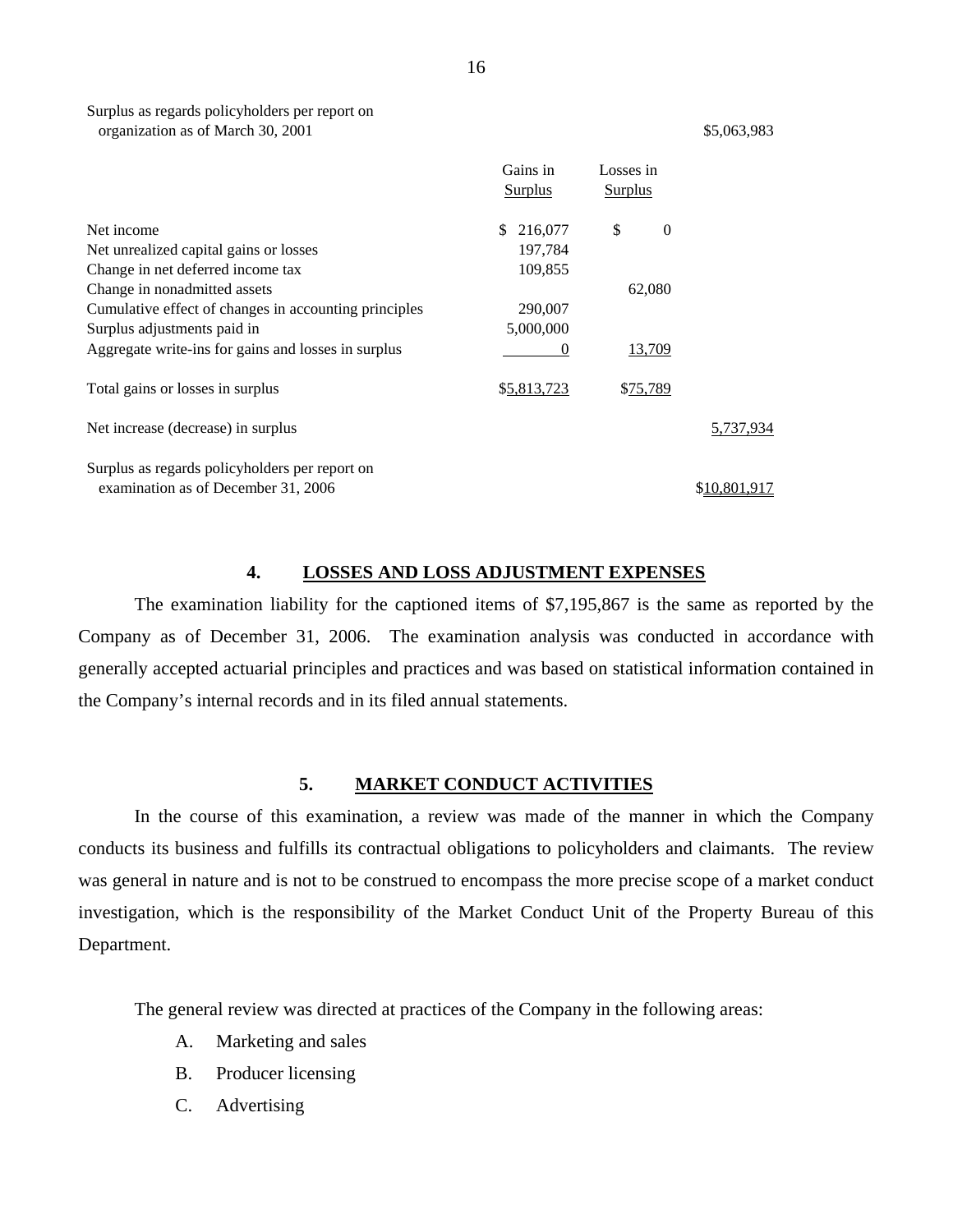A review of a sample of new business applications for the Company indicated that a producing agent had not been appointed by the Company. This is a violation of Section 2112(a) of the New York Insurance Law.

It is recommended that the Company appoint agents in accordance with Section 2112(a) of the New York Insurance Law prior to transacting business with the agent.

#### **6. COMPLIANCE WITH PRIOR REPORT ON EXAMINATION**

The organizational report did not contain any comments or recommendations.

# **7. SUMMARY OF COMMENTS AND RECOMMENDATIONS**

## ITEM PAGE NO.

#### A. Reinsurance

It is recommended that the Company fully comply with the reporting requirements of Department Regulation 53 part 81-1.2(f). 7

#### B. Accounts and Records

#### i. Agreements with CPA Firms

It is recommended that the Company ensure that the contracts entered into with its independent auditors are in full compliance with Department Regulation 118. 11

After the Company's management was notified of the above, the Company entered into an agreement with its new CPA firm for the 2007 audit that substantively meets the requirements of Department Regulation 118.

#### ii. Compliance with SSAP No. 91

It is recommended that the Company require collateral for its repurchase 11 agreements having a fair value of at least 102% of the purchase price in accordance with SSAP No. 91, paragraph 71(a).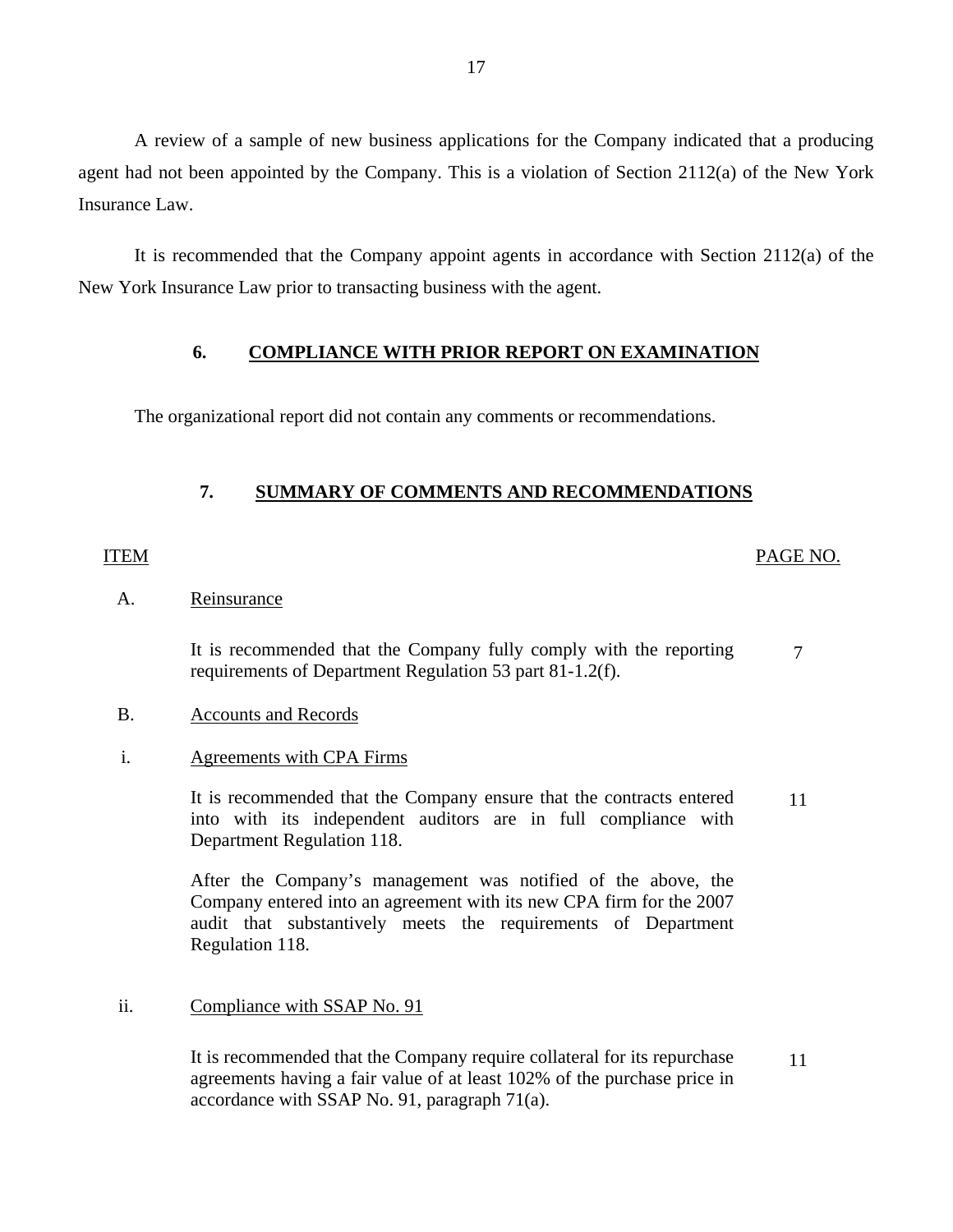#### iii. Directors and Officers Indemnification Insurance

It is recommended that the Company comply with Department Regulation 110 and ensure that its Directors and Officers indemnification policy includes the requisite coinsurance percentage. 12

When this matter was brought to the attention of Company management, an endorsement to the policy with the requisite coinsurance requirement was issued.

#### C. Market Conduct Activities

ITEM

It is recommended that the Company appoint agents in accordance with Section 2112(a) of the New York Insurance Law prior to transacting business with the agent. 17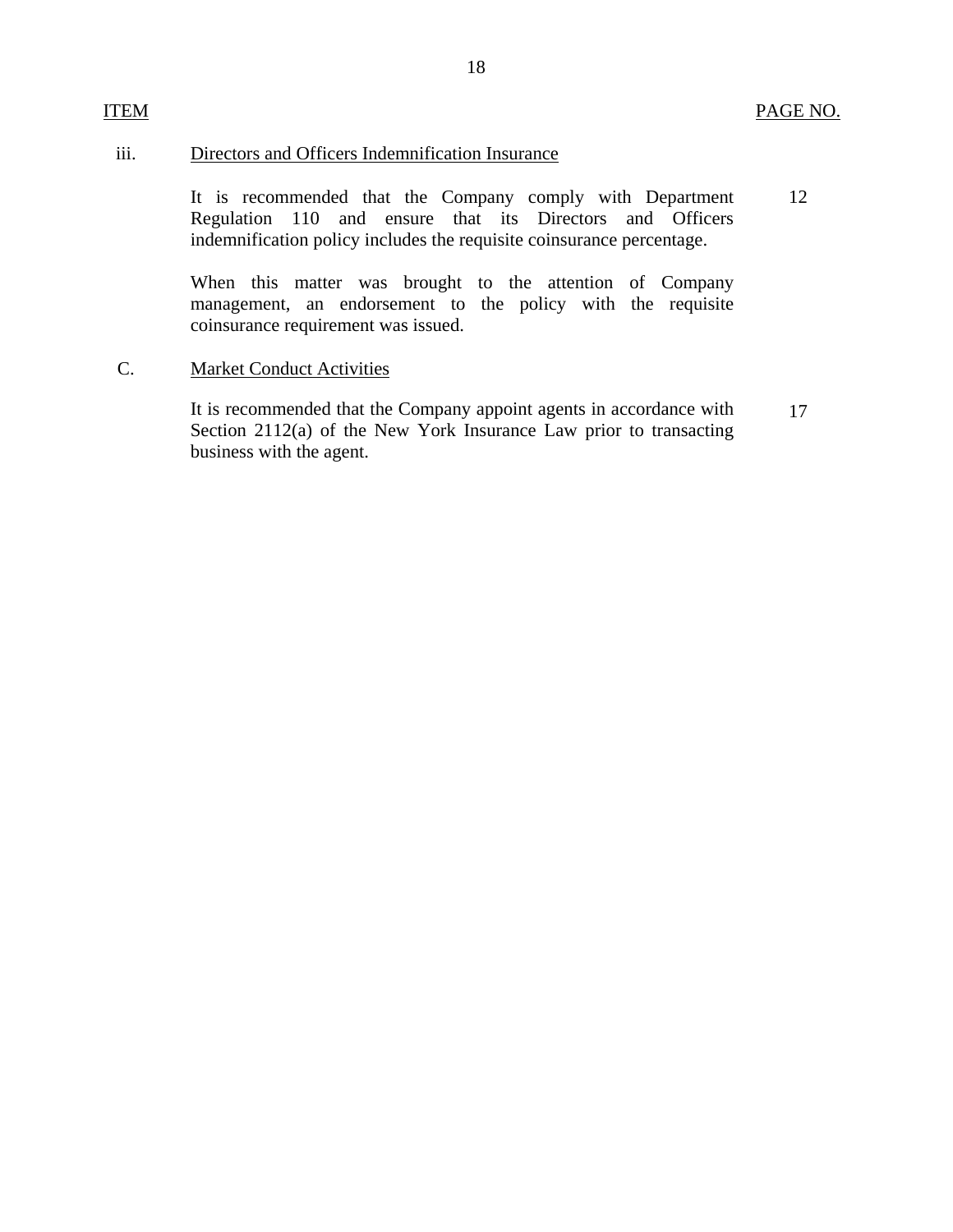Respectfully submitted,

 $\sqrt{S}$ / Todd Fatzinger, CFE, CIE, FLMI Examiner-in-Charge

STATE OF GEORGIA )  $)$ SS:  $\mathcal{L}$ COUNTY OF FULTON )

Todd Fatzinger, being duly sworn, deposes and says that the foregoing report, subscribed by him, is true to the best of his knowledge and belief.

 $\overline{\phantom{a}}$  /S/ Todd Fatzinger

Subscribed and sworn to before me

this  $\qquad \qquad$  day of  $\qquad \qquad$  , 2009.